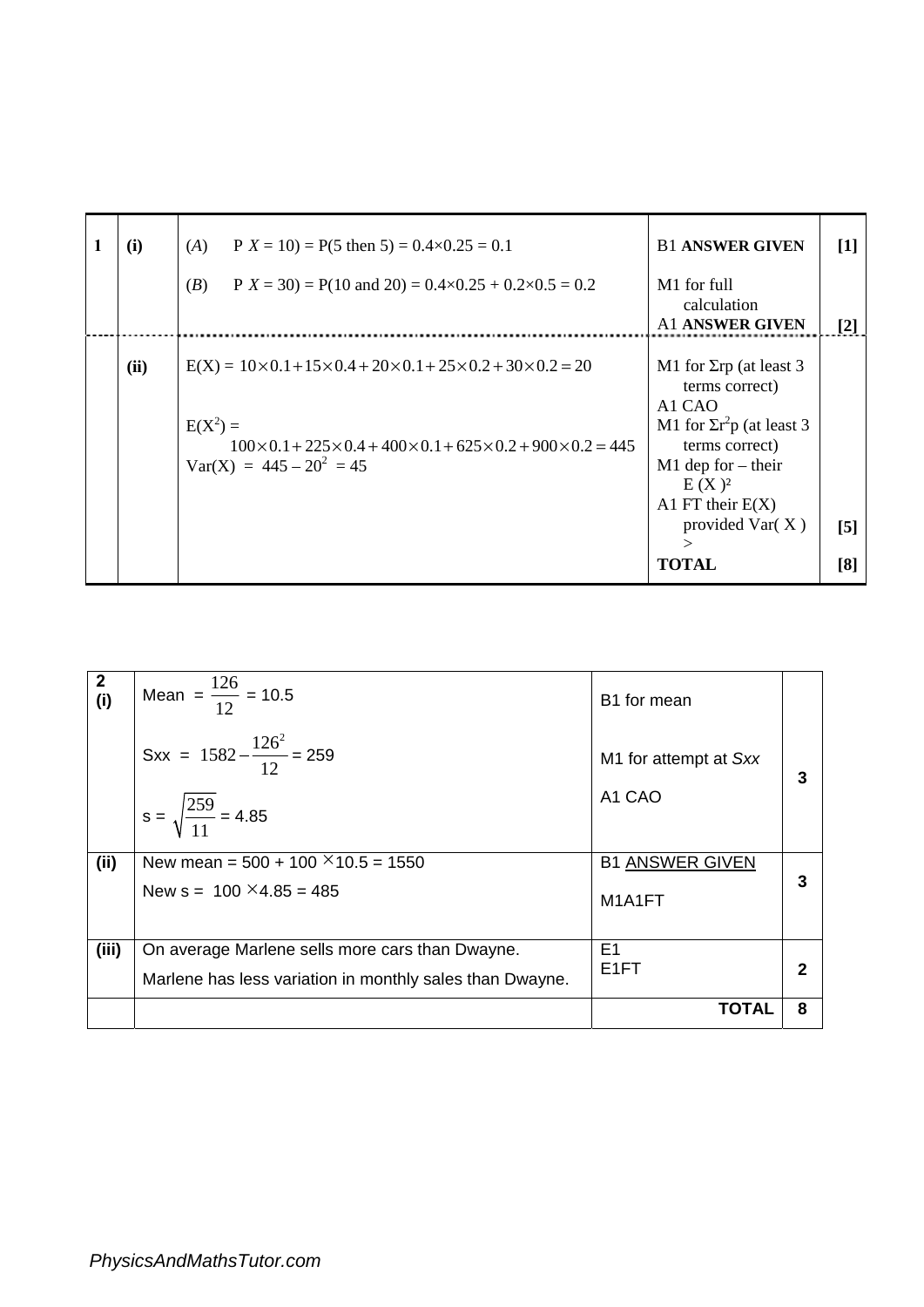| 3<br>(i) | $E(X) = 25$ because the distribution is symmetrical.<br>Allow correct calculation of $\Sigma$ rp                      | <b>E1 ANSWER GIVEN</b>                                                           |  |
|----------|-----------------------------------------------------------------------------------------------------------------------|----------------------------------------------------------------------------------|--|
| (i)      | $E(X^2) = 10^2 \times 0.2 + 20^2 \times 0.3 + 30^2 \times 0.3 + 40^2 \times 0.2 = 730$<br>$Var(X) = 730 - 25^2 = 105$ | M1 for $\Sigma r^2p$ (at least 3<br>terms correct)<br>M1dep for $-252$<br>A1 CAO |  |
|          |                                                                                                                       | ΤΟΤΑL                                                                            |  |

| 4<br>(i) | $p = 0.55$                                                                                                                                                                                                 | B1 cao                                                                                                                                                        |   |
|----------|------------------------------------------------------------------------------------------------------------------------------------------------------------------------------------------------------------|---------------------------------------------------------------------------------------------------------------------------------------------------------------|---|
| (ii)     | $E(X) =$<br>$0 \times 0.55 + 1 \times 0.1 + 2 \times 0.05 + 3 \times 0.05 + 4 \times 0.25 = 1.35$                                                                                                          | M1 for $\Sigma r p$ (at least 3<br>non zero terms correct)<br>Al CAO(no 'n' or 'n-1'<br>divisors)                                                             |   |
|          | $E(X^2) = 0 \times 0.55 + 1 \times 0.1 + 4 \times 0.05 + 9 \times 0.05 + 16 \times 0.25$<br>$= 0 + 0.1 + 0.2 + 0.45 + 4$<br>$= (4.75)$<br>Var(X) = 'their' $4.75 - 1.35^2 = 2.9275$ awfw $(2.9275 - 2.93)$ | M1 for $\Sigma r^2 p$ (at least 3<br>non zero terms correct)<br>M1dep for – their $E(X)^2$<br>provided Var( $X$ ) > 0<br>Al cao (no 'n' or 'n-1'<br>divisors) | 5 |
| (iii)    | P(At least 2 both times) = $(0.05+0.05+0.25)^2$ = 0.1225 o.e.                                                                                                                                              | M1 for $(0.05+0.05+0.25)^2$<br>or $0.35^2$ seen<br>A1cao: awfw (0.1225 -<br>$0.123$ ) or $49/400$                                                             |   |
|          |                                                                                                                                                                                                            | <b>TOTAL</b>                                                                                                                                                  | 8 |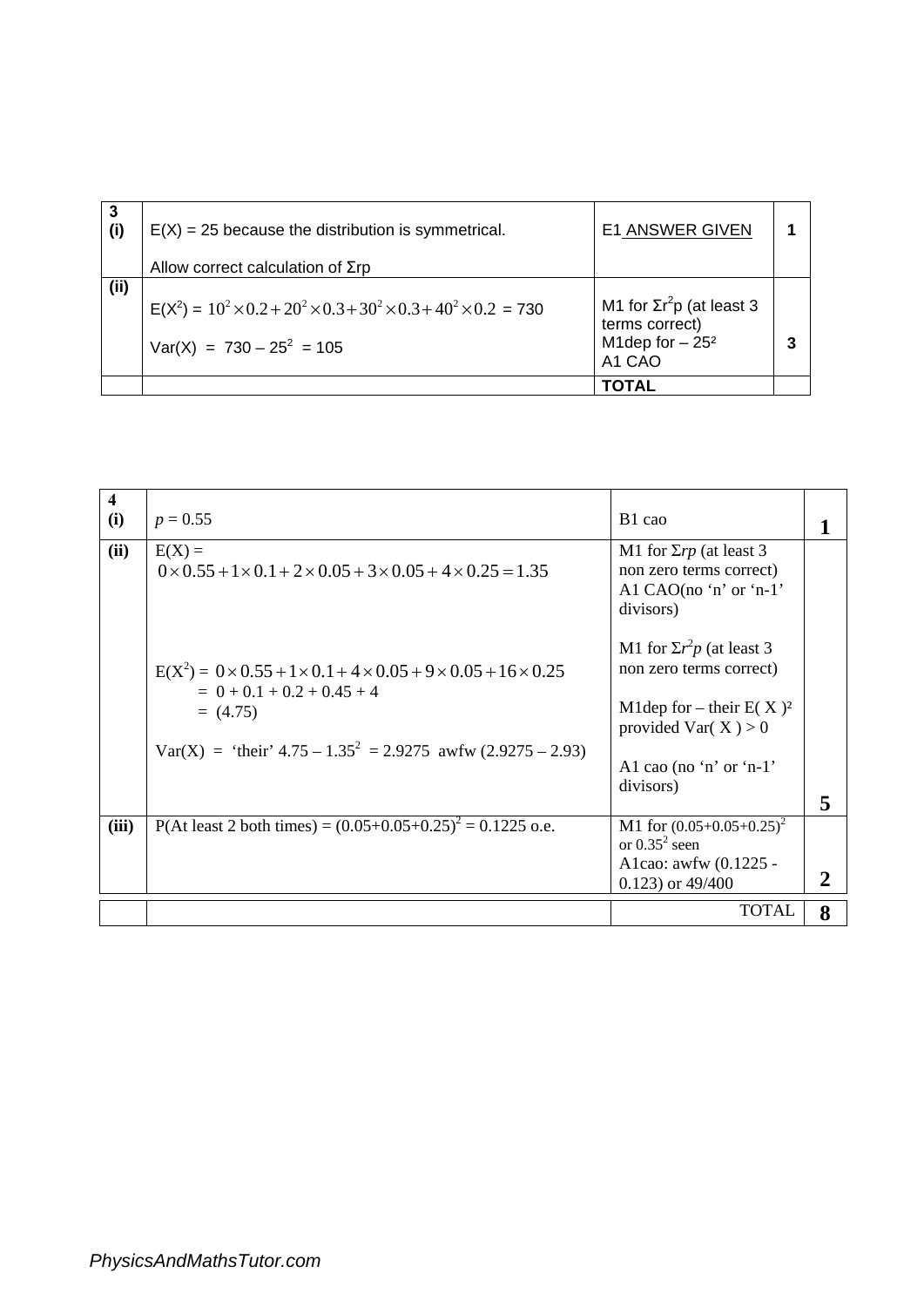| $5\overline{)}$ | $X \sim B(50, 0.03)$                                                  |                                                                                                                                                                                                                   |              |
|-----------------|-----------------------------------------------------------------------|-------------------------------------------------------------------------------------------------------------------------------------------------------------------------------------------------------------------|--------------|
| (i)             | (A) $P(X = 1) = {50 \choose 1} \times 0.03 \times 0.97^{49} = 0.3372$ | M1 $0.03 \times 0.97^{49}$ or<br>$0.0067(4)$                                                                                                                                                                      |              |
|                 |                                                                       | M1 $\binom{50}{1}$ × $pq^{49}$ (p+q<br>$=1$<br>A <sub>1</sub> C <sub>A</sub> O<br>(awfw 0.337 to 0.3372)<br>or                                                                                                    |              |
|                 | ( <i>B</i> ) $P(X = 0) = 0.97^{50} = 0.2181$                          | $0.34(2s.f.)$ or $0.34(2d.p.)$<br>but not just 0.34                                                                                                                                                               |              |
|                 | $P(X > 1) = 1 - 0.2181 - 0.3372 = 0.4447$                             |                                                                                                                                                                                                                   |              |
|                 |                                                                       | B1 for $0.97^{50}$ or $0.2181$<br>(awfw $0.218$ to $0.2181$ )<br>M <sub>1</sub> for<br>1 – ('their' $p(X = 0)$ +<br>'their' $p(X = 1)$ )<br>must have both probabilities<br>A1 CAO<br>(awfw $0.4447$ to $0.445$ ) | 3            |
| (ii)            | Expected number = $np = 240 \times 0.3372 = 80.88 - 80.93 = (81)$     | M1 for $240 \times prob(A)$                                                                                                                                                                                       | $\mathbf{2}$ |
|                 | Condone 240 $\times$ 0.34 = 81.6 = (82) but for M1 A1f.t.             | A1FT                                                                                                                                                                                                              |              |
|                 |                                                                       | <b>TOTAL</b>                                                                                                                                                                                                      | 8            |

| 6<br>(i) | Mean = $7.35$ (or better)                                                                       | B2cao $\sum fx = 323.5$               |              |
|----------|-------------------------------------------------------------------------------------------------|---------------------------------------|--------------|
|          | Standard deviation: $3.69 - 3.70$ (awfw)                                                        | B2cao $\sum fx^2 = 2964.25$           |              |
|          | Allow $s^2$ = 13.62 to 13.68                                                                    | (B1) for variance s.o.i.o             |              |
|          | Allow rmsd = $3.64 - 3.66$ (awfw)                                                               | (B1) for rmsd                         |              |
|          | After B0, B0 scored then if at least 4 correct mid-points<br>seen or used. {1.5, 4, 6, 8.5, 15} | (B1) mid-points                       |              |
|          | Attempt of their mean = $\frac{\sum fx}{44}$ , with 301 $\le$ fx $\le$ 346 and fx               | $(B1) 6.84 \leq mean \leq 7.86$       | 4            |
|          | strictly from mid-points not class widths or top/lower<br>boundaries.                           |                                       |              |
| (ii)     | Upper limit = $7.35 + 2 \times 3.69 = 14.73$ or                                                 | M1 (with s.d. $\lt$ mean)             |              |
|          | 'their sensible mean' $+2 \times$ 'their sensible s.d.'                                         |                                       | $\mathbf{2}$ |
|          | So there could be one or more outliers                                                          | E1dep on B2, B2<br>earned and comment |              |
|          |                                                                                                 | TOTAL                                 | 6            |